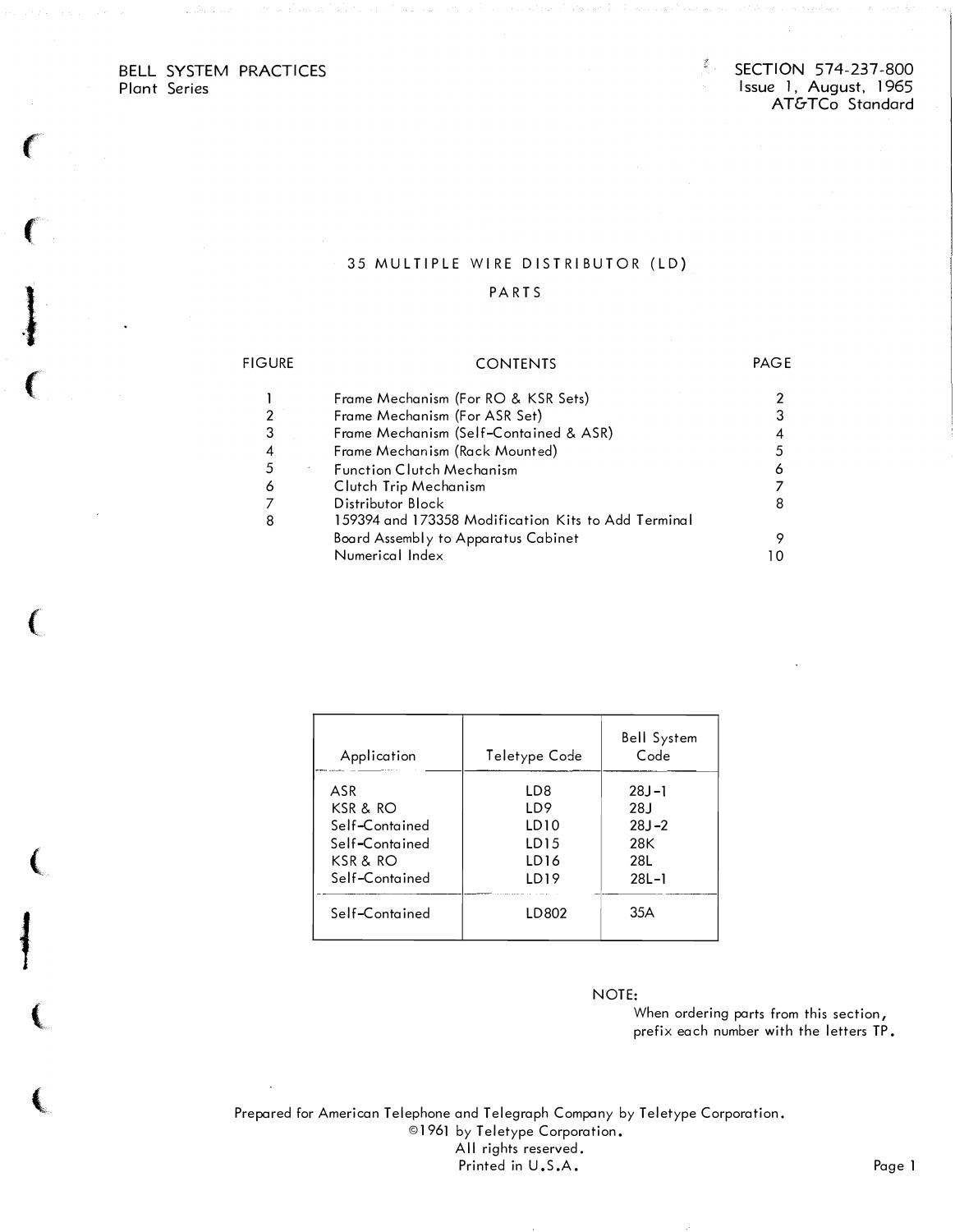

FIGURE 1. FRAME MECHANISM (FOR RO & KSR SETS)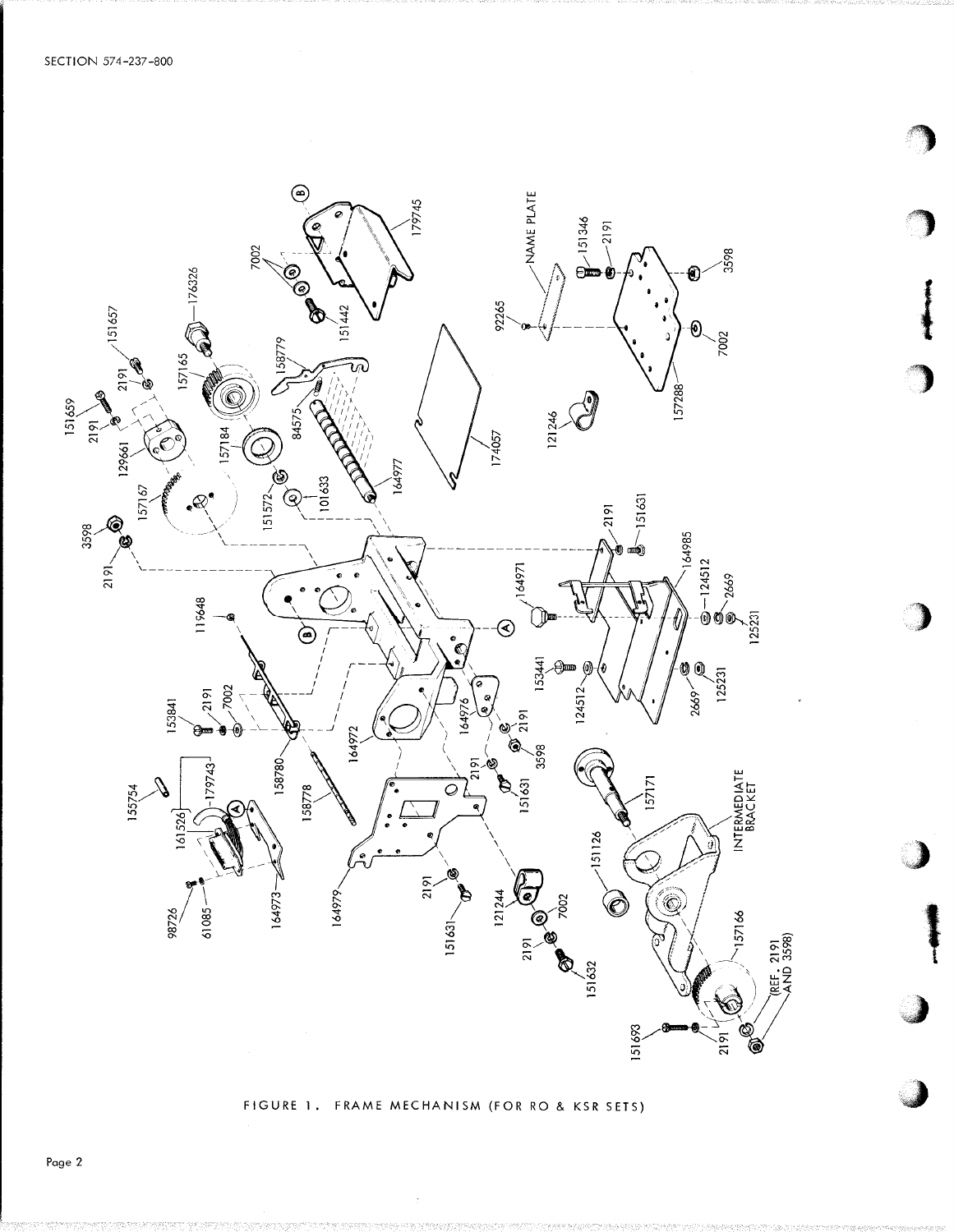

### FIGURE 2. FRAME MECHANISM (FOR ASR SET)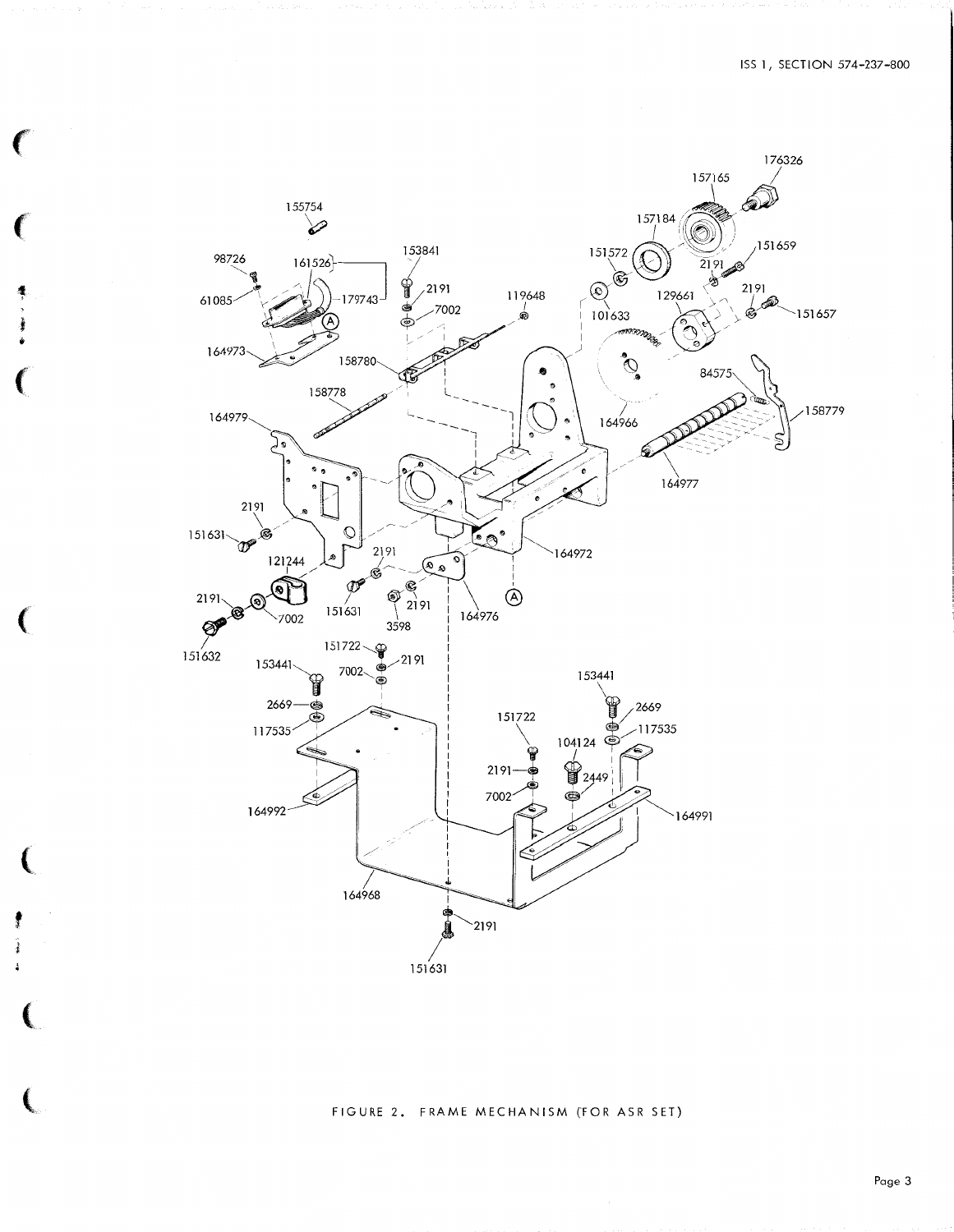

۸

鸾

## FIGURE 3. FRAME MECHANISM (SELF-CONTAINED & ASR)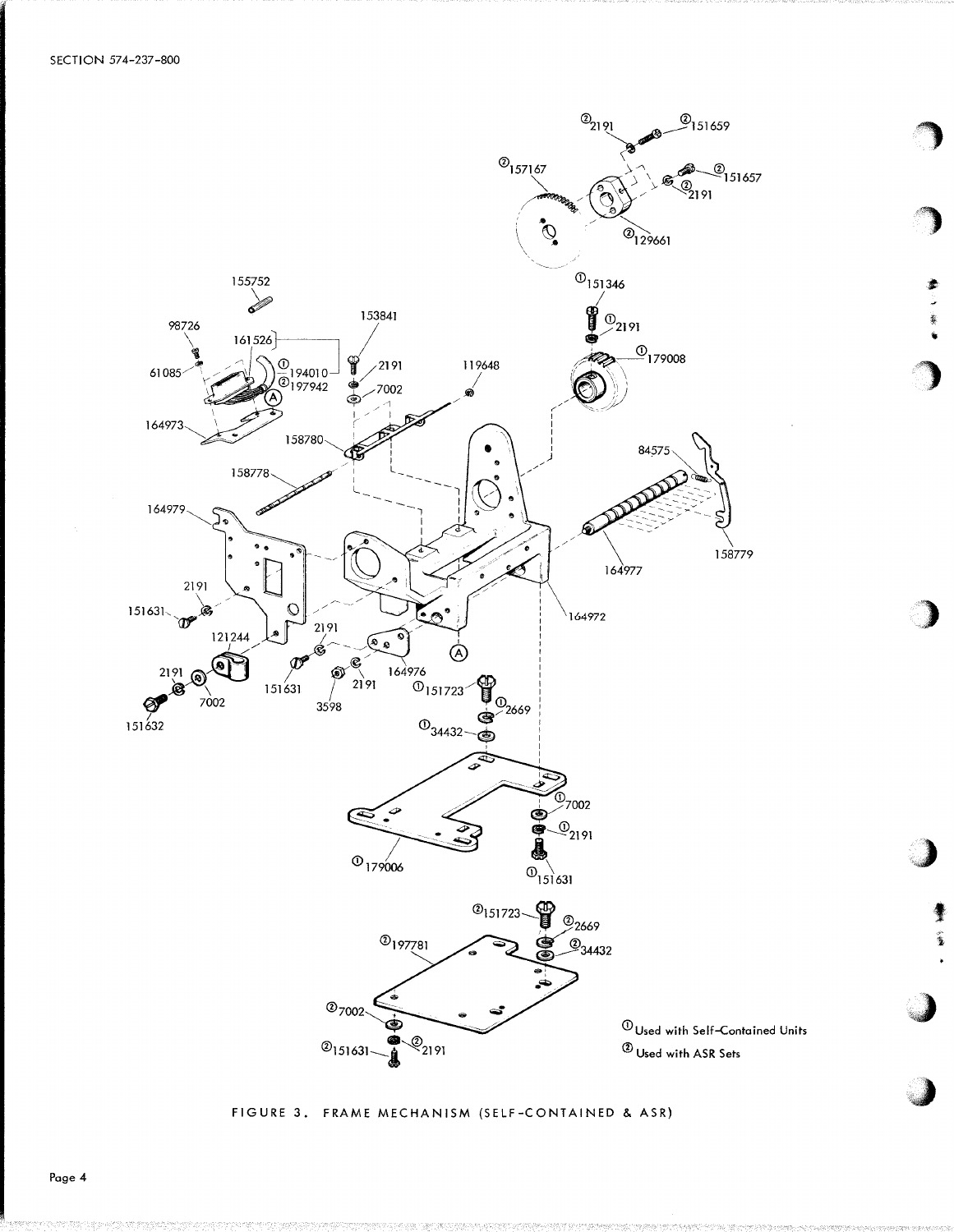

# FIGURE 4. FRAME MECHANISM (RACK MOUNTED)

€

Page 5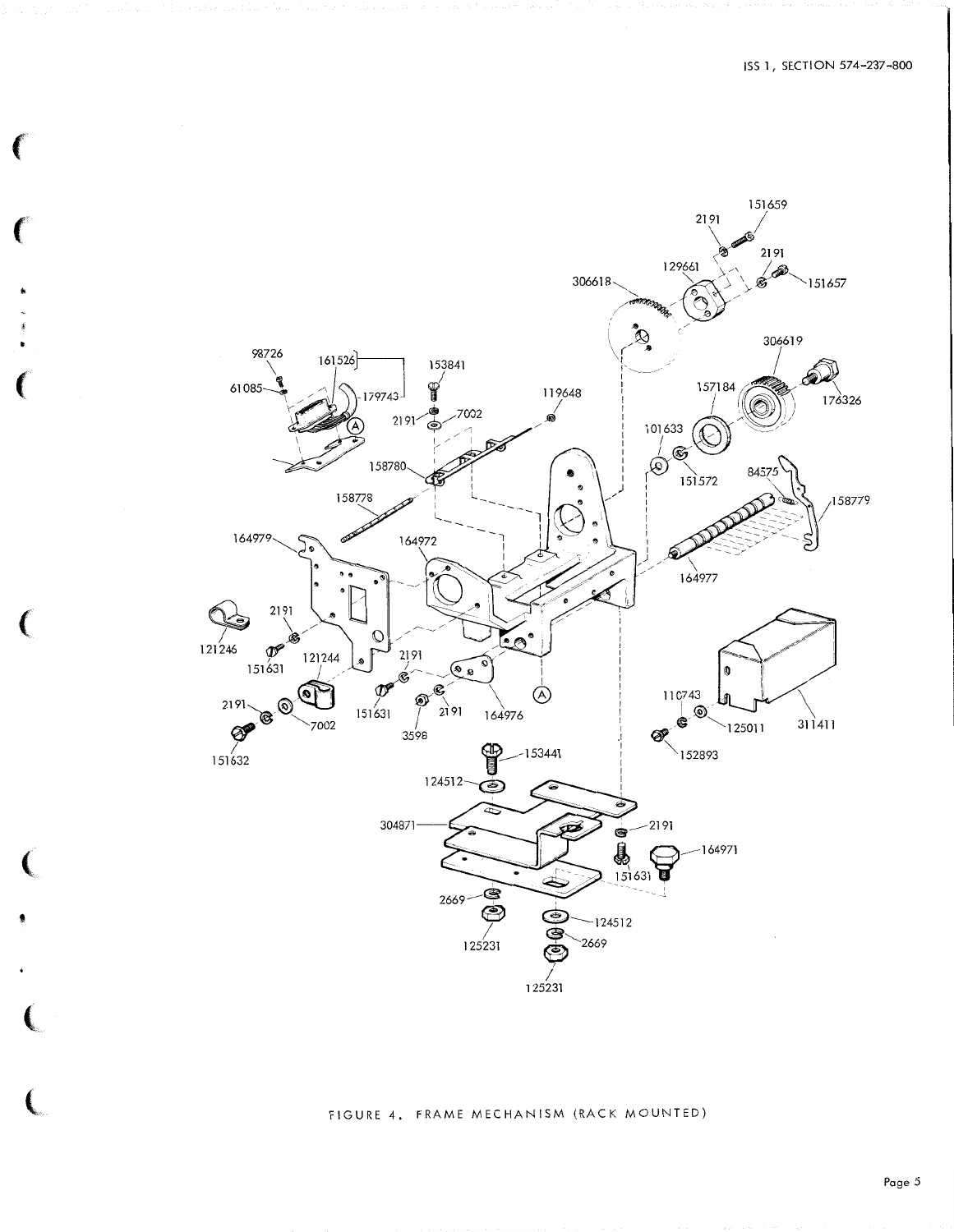

一卷布

FIGURE 5. FUNCTION CLUTCH MECHANISM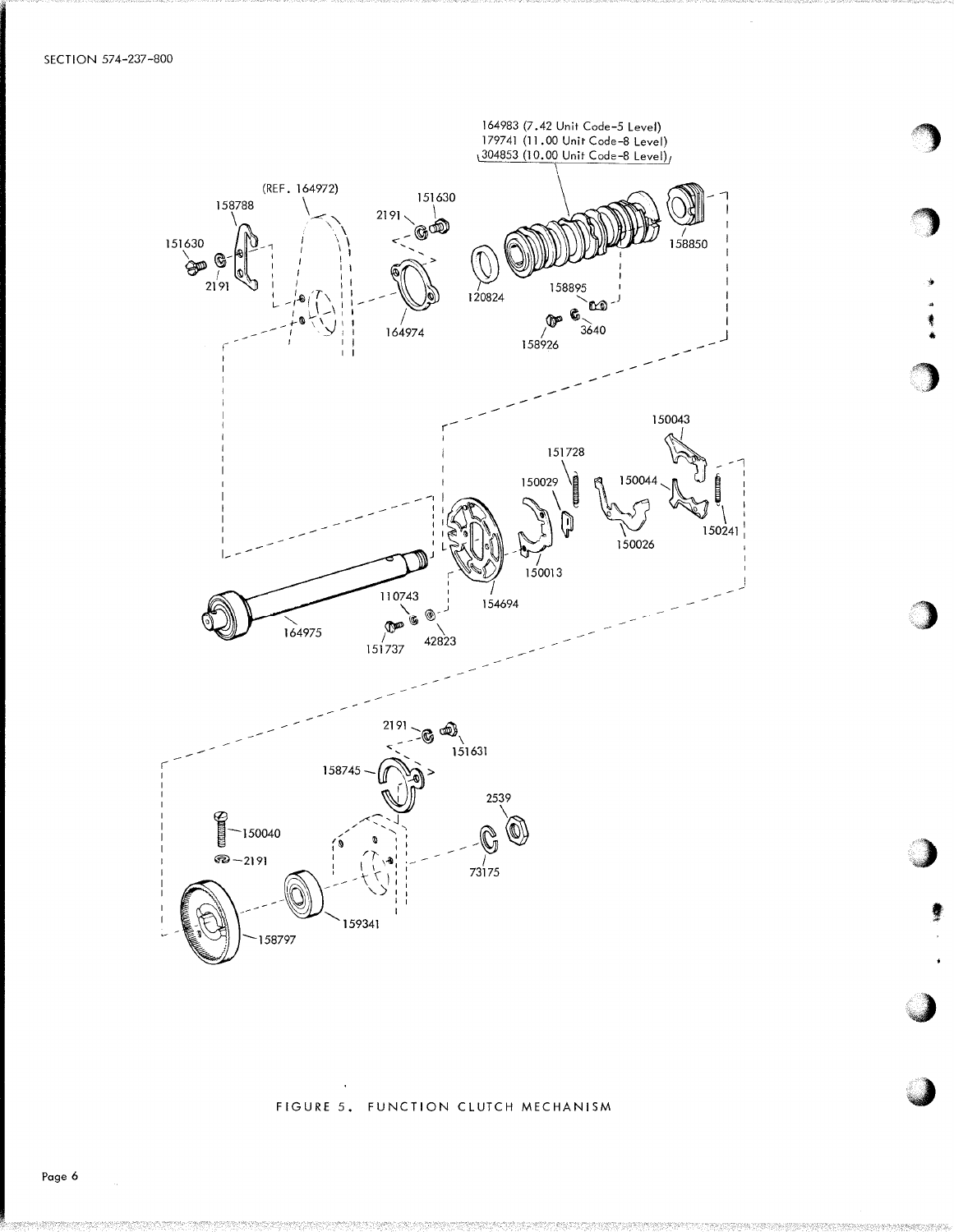

€

 $\big($ 

## FIGURE 6. CLUTCH TRIP MECHANISM

Page 7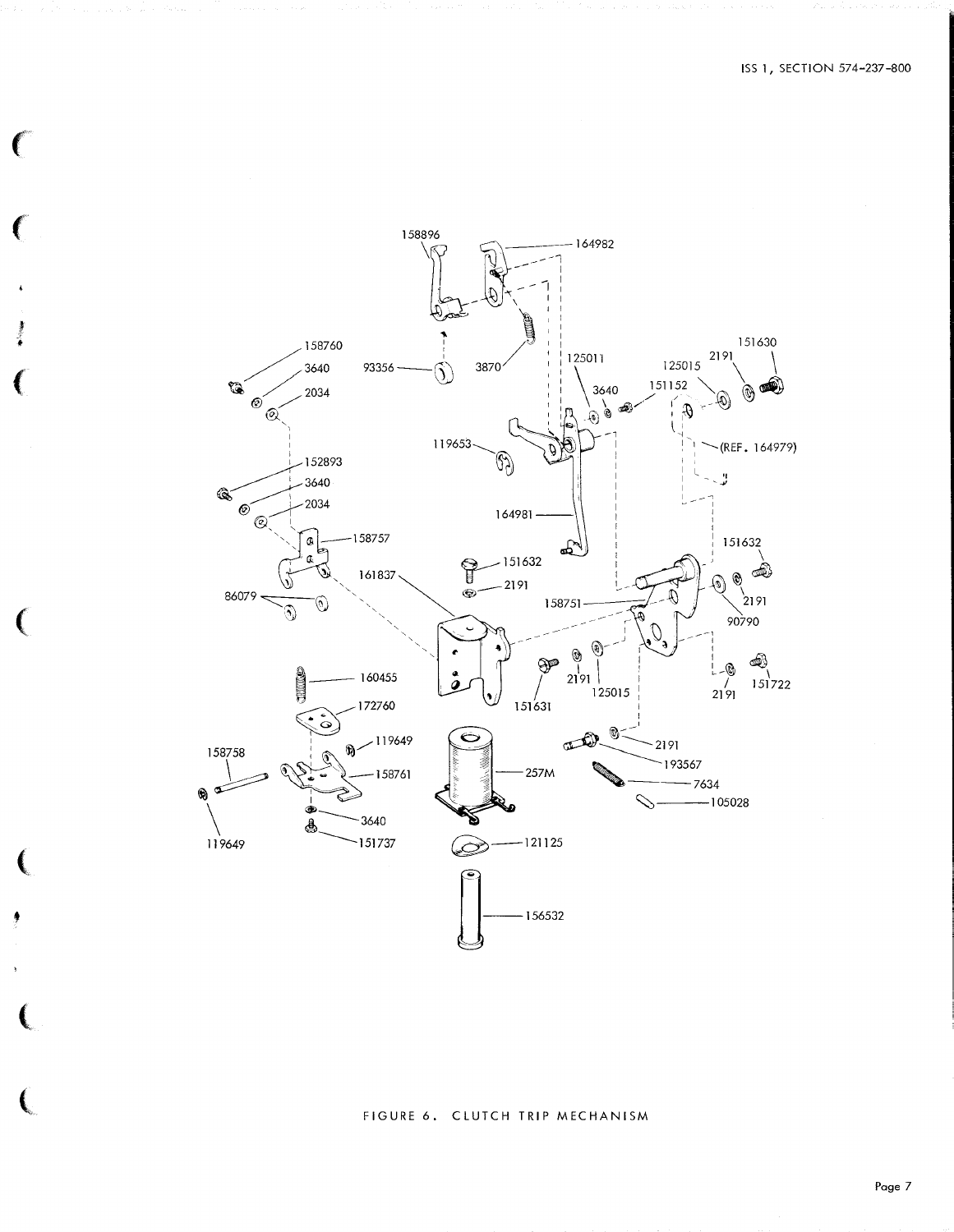

① Supplied with 174506<br>② Used with 174506 Block<br>③ Used with 305136 Block

医变化

## FIGURE 7. DISTRIBUTOR BLOCK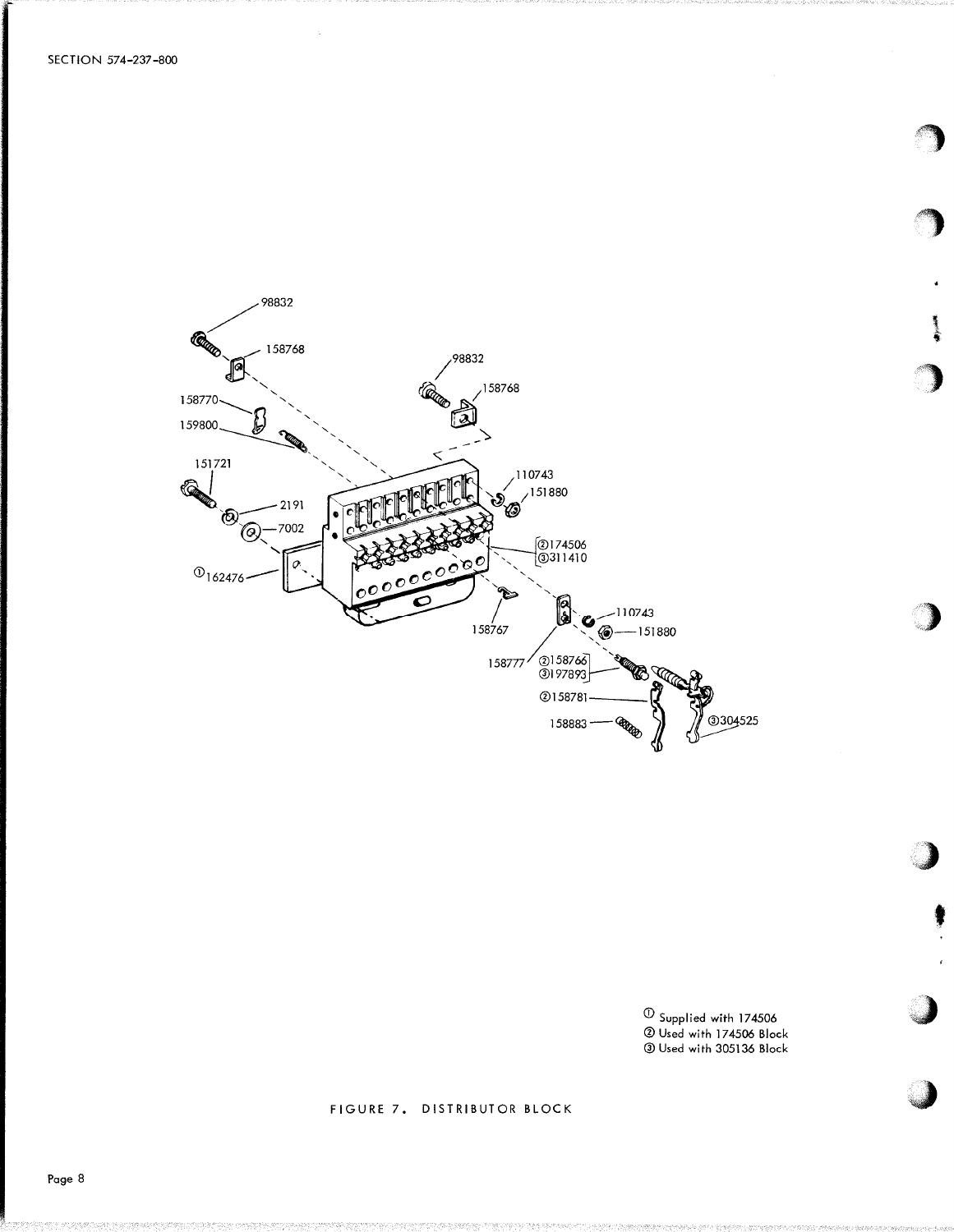

ſ

FIGURE 8. 159394 AND 173358 MODIFICATION KITS TO ADD TERMINAL BOARD ASSEMBLY TO APPARATUS CABINET